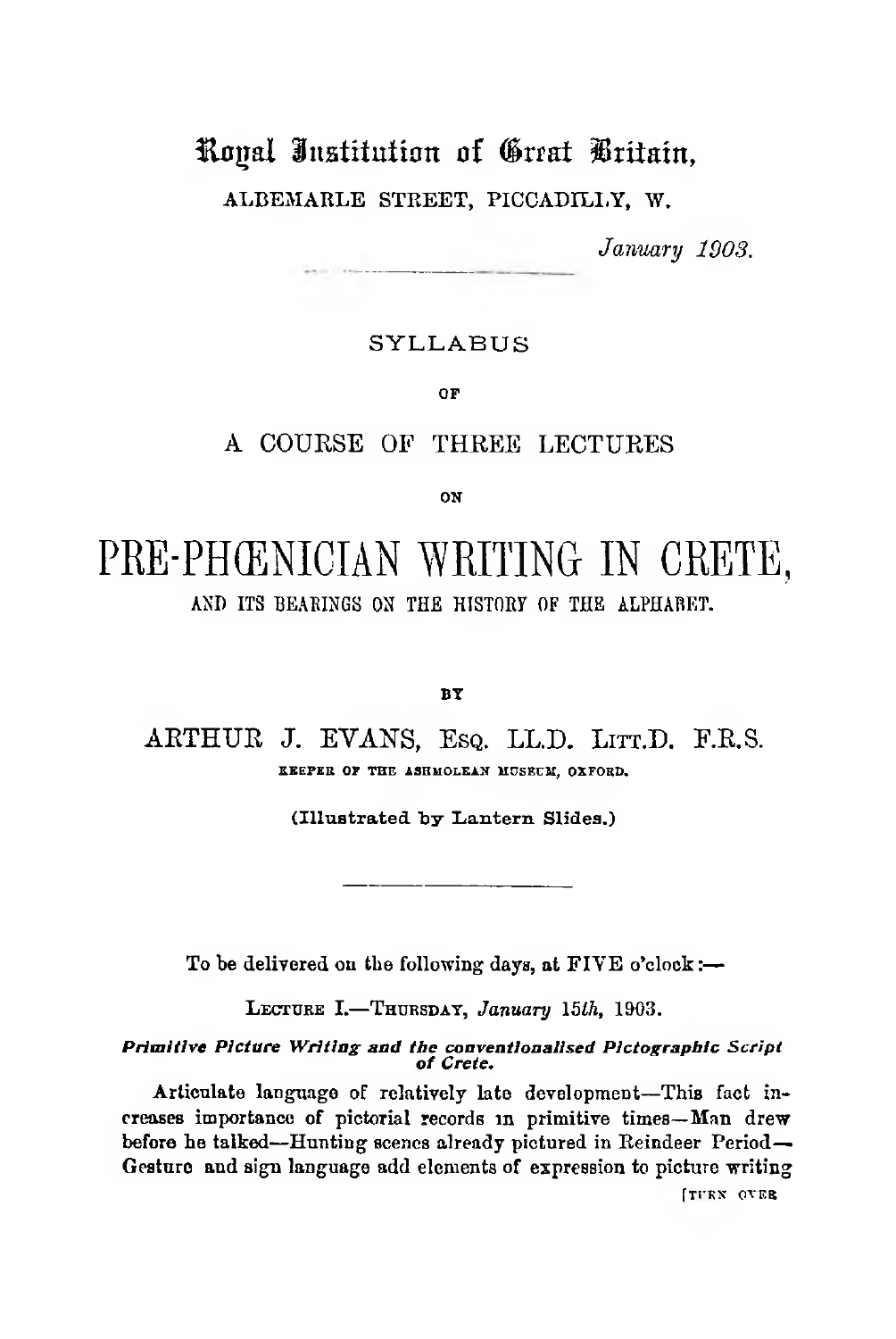— Examples of picture writing among modem savage races— Rock paintings of California—Evidences of pictography in primitive Europe— Scandinavia—Ireland—Brittany—The Maritime Alps, " Maraviglie," etc. — Bocolie di Cattaro— Andalusia—Similar traces in North Africa— Tendency to conventionalism and systematic selection—Part for whole growth of pictographic scripts in widely different areas— Central America —China—New lights thrown on growth of Egyptiau hieroglyphs by predynastic remains—Traces of pictographic pictotypes of Babylonian Cuneiform characters-Conventionalised picture writing of "Hittites" *— A priori* probability of existence of picture writing and conventionalised script in prehistoric Greece — High primitive civilisation there first revealed by Schliemann's discoveries—Did this really represent " Man before Writing" ?- Personal doubts-Clues obtained in Greece lead to Crete— Explorations of Lecturer in that Island from 1894 onwards — Discovery of seal stones and other objects with pictographic and linear characters—Incribed Libation-Table in Cave of Zeus, Mount Dicta— Characters systematically grouped—Accumulating evidences of existence of conventionalised pictographic script—Discovery of inscribed tablets in pictographic as well as linear script in Palace of Knossos—Table and analysis of Cretan pictographic characters— Probably both word-signs and syllables—Evolution of conventionalised pictographic system in Crete traced back to more primitive pictorial signs on seals, going back to third and probably fourth Millennium B.C.

#### LECTURE II.-THUESDAY, *January* 22nd, 1903.

#### *The Linear Script of Minôan Knossos.*

Knossos, traditional centre of Minos' sea-empire—Prehistoric site there secured by Lecturer in 1894— Excavation begun in 1900—Vast Minôan Palace brought to light— Discovery of deposits of clay tablets with Pre-Phœnician script— Great bulk *(c.* 1500) in linear writing distinct from Cretan pictographic system—Chests of clay archives with seal impressions couutermarked and countersigned—Was there a classical find of the kind?—Story of Dictys Cretensis, his history of the Trojan War— Subject of inscriptions often shown by pictorial designs added—Many inventories and accounts—Treasures and various possessions referred to— Figures and system of numeration—Tablet s dealing with percentages— Other documents—Linear script found on other objects—Clay labels, graffiti on pots—Inscription on painted vase— Ink-written inscriptions inside cups—Seals apparently belonging to correspondence on perishable materials— Modern characteristics of the writing— Analysis of signs— Pictographic origin visible in several cases—Word-signs and syllabic characters-About eighty of these in general use-Evidences of both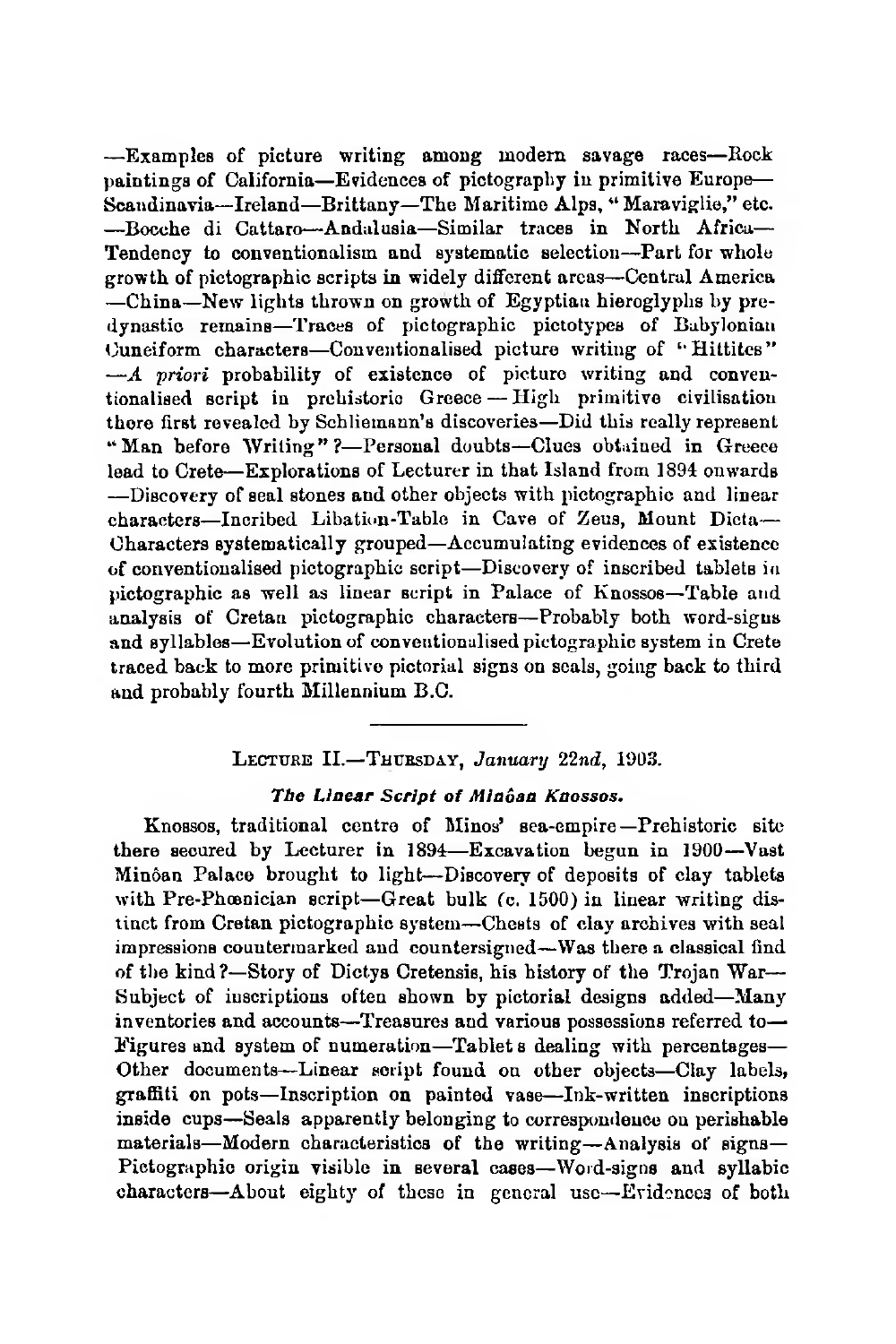usages in case of the same sign—Signs of value, quantity, etc.—Systematic method in their variation—The grammarian at work—Long lists containing peraonal names—Compound character of many—Terminal signs distinguishing male and female names— Suffixes changing in different positions— Non-Semitic formation — Possibly Indo-European — Extraordinary phenomenon presented by Cretan discoveries—Two distinct systems of writing—The Pictographic of great antiquity on Cretan soil shown from the remains of Palace to go back into third Millennium—Its antecedent stages still more ancient—Linear comes in with later Palace about 18th century n.c., but pictographic system still survives in Crete —Some common elements, but linear system in the main independent of the Cretan pictographic scries.

#### L ecture III.— T hursday, *January 29th,* 1903.

#### *Cretan Scripts and " Signaries " and the Phoenician Alphabet.*

Early Cretan signs or marks not belonging to systematic script— Comparisons with prehistoric Egyptian signs—Similar on pottery from Lachish— Alphabetic forms presented—Petrie's theory—Geometrical in character, but probably in many cases pictorial in origin—Others mere owners' marks— Become current stock for marks for potters, masons, inlayers, etc.— Two interesting series at Knossos—Marks on Palace blocks, some probably religious symbols—Similar at Phaestos—Signs on bone and porcelain inlays from Palace, Knossos—Extraordinary resemblances to later Greek alphabetic forms — Egyptian parallels — This early geometrical class of signs not origin of letters, but rather a formative influence in their development— Cretan evidence summed up—Pictographic and linear scripts and " signaries " for technical purposes all fully developed by about 1800 B.C.—Bearing of this on Phoenician alphabet— Imported into Greece c. 800 b.c.— Its earliest monuments go back to c. 900 b o.— Existence of derivative South Semitic scripts, Sabaean and Minaean, point to earlier origin— Great advance on all other systems of writing—" Akrophony" known to Egyptians now made the-sole basis— Attempt to trace letters to Egyptian source—Theory of De Bougé connecting alphabet with hieratic forms—Objections to this view—Possible Babylonian elements—Grotesque derivation from cuneiform characters— Old and simple view of Gestnius and others connecting names and original form of letters —Illustrative table of Sir J. Evans—Uncertainty attaching to several Semitic letter-names—Pictorial originals in Cretan script answering to the presumed prototypes of Semitic letters, side by side with linearised derivation—Complete analogy supplied in favour of pictorial origin of alphabet—Was there a more direct relation?—Philistines of Ægean largely Cretan origin—Caphtor Kepto, home of Kefts,